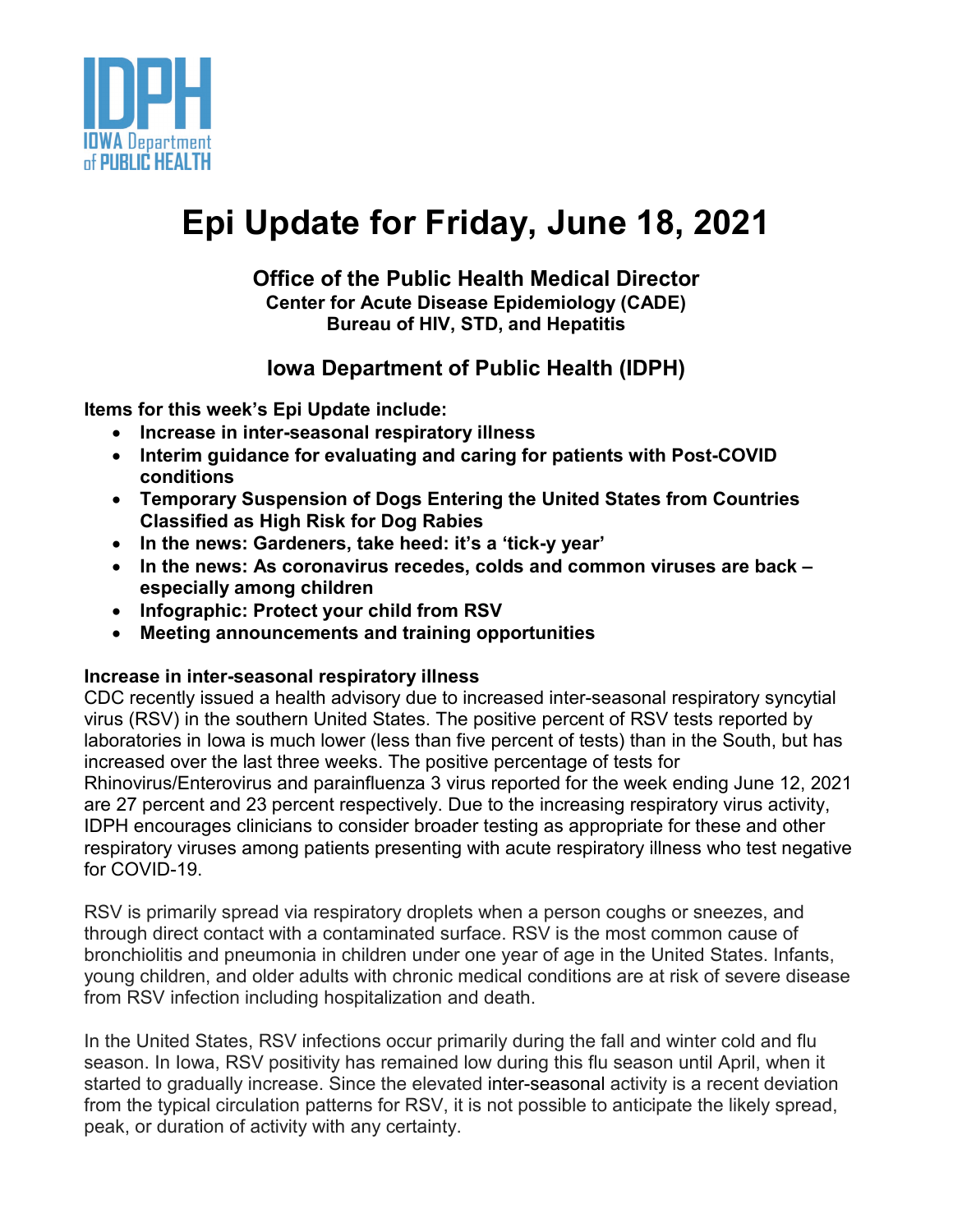Due to reduced circulation of RSV during the winter months of 2020–2021, older infants and toddlers might now be at increased risk of severe RSV-associated illness since they have likely not had typical levels of exposure to RSV during the past 15 months. In infants younger than six months, RSV infection may result in symptoms of irritability, poor feeding, lethargy, and/or apnea with or without fever. In older infants and young children, rhinorrhea and decreased appetite may appear one to three days before cough, often followed by sneezing, fever, and sometimes wheezing. Symptoms in adults are typically consistent with upper respiratory tract infections, including rhinorrhea, pharyngitis, cough, headache, fatigue, and fever. There is no specific treatment for RSV infection other than symptom management.

For more information on respiratory viruses or national respiratory virus surveillance visit [https://www.cdc.gov/surveillance/nrevss/index.html.](https://www.cdc.gov/surveillance/nrevss/index.html)

For more information on the CDC health advisory visit [https://emergency.cdc.gov/han/2021/pdf/CDC-HAN-443-Increased-Interseasonal-RSV-Activity-](https://emergency.cdc.gov/han/2021/pdf/CDC-HAN-443-Increased-Interseasonal-RSV-Activity-06.10.21.pdf)[06.10.21.pdf.](https://emergency.cdc.gov/han/2021/pdf/CDC-HAN-443-Increased-Interseasonal-RSV-Activity-06.10.21.pdf)

**Interim guidance for evaluating and caring for patients with Post-COVID conditions** CDC has released interim guidance for evaluating and caring for patients with Post-COVID conditions. The term "Post-COVID Conditions" is an umbrella term for the wide range of physical and mental health consequences experienced by some patients that are present four or more weeks after SARS-CoV-2 infection, including by patients who had initial mild or asymptomatic acute infection.

Based on current information, many post-COVID conditions can be managed by primary care providers, with the incorporation of patient-centered approaches to optimize the quality of life and function in affected patients. Healthcare professionals and patients are encouraged to set achievable goals through shared decision-making and to approach treatment by focusing on specific symptoms or conditions. A comprehensive management plan focusing on improving physical, mental, and social wellbeing may be helpful for some patients.

Understanding of post-COVID conditions remains incomplete and guidance for healthcare professionals will likely change over time as the evidence evolves.

To view the interim guidance visit [https://www.cdc.gov/coronavirus/2019-ncov/hcp/clinical](https://www.cdc.gov/coronavirus/2019-ncov/hcp/clinical-care/post-covid-index.html)[care/post-covid-index.html.](https://www.cdc.gov/coronavirus/2019-ncov/hcp/clinical-care/post-covid-index.html)

#### **Temporary Suspension of Dogs Entering the United States from Countries Classified as High Risk for Dog Rabies**

Effective July 14, 2021, the CDC will be temporarily suspending the importation of dogs from counties classified as high risk for dog rabies and dogs from countries that are not at high risk if the dogs have been in high-risk countries during the previous six months.

In 2020, CDC identified a significant increase compared with the previous two years in the number of imported dogs that were denied entry into the United States from high-risk countries. Due to reduced flight schedules, dogs denied entry are facing longer wait times to be returned to their country of departure, leading to illness and even death in some cases.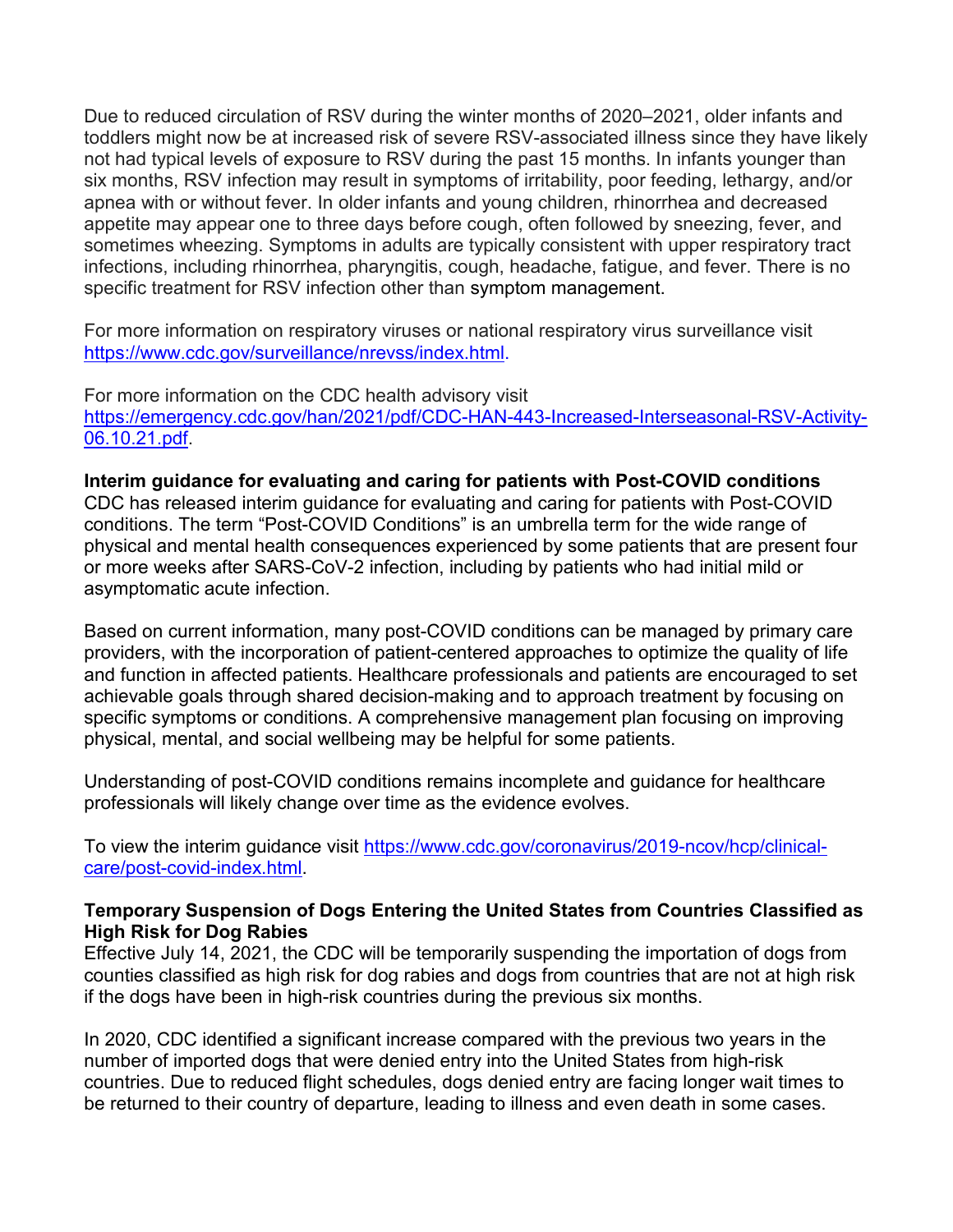CDC estimates six percent of all dogs imported into the Unites States arrive from countries at high risk for dog rabies. Inadequately vaccinated dogs are not protected against rabies and are a public health threat. Rabies is fatal in both humans and animals, and the importation of even one rabid dog could result in transmission to humans, pets, and wildlife. Dog rabies has been eliminated from the United States since 2007. This suspension will protect the health and safety of imported dogs by preventing importations of dogs inadequately vaccinated against rabies and will protect the public's health against the reintroduction of dog rabies.

For more information visit [https://www.cdc.gov/importation/bringing-an-animal-into-the-united](https://www.cdc.gov/importation/bringing-an-animal-into-the-united-states/high-risk-dog-ban-frn.html)[states/high-risk-dog-ban-frn.html.](https://www.cdc.gov/importation/bringing-an-animal-into-the-united-states/high-risk-dog-ban-frn.html)

**In the news: Gardeners, take heed: it's a 'tick-y year'**  [https://www.nytimes.com/2021/06/16/realestate/ticks-gardening-2021.html.](https://www.nytimes.com/2021/06/16/realestate/ticks-gardening-2021.html)

**In the news: As coronavirus recedes, colds and common viruses are back – especially among children** [https://www.washingtonpost.com/health/2021/06/16/increase-colds-rsv-kids/.](https://www.washingtonpost.com/health/2021/06/16/increase-colds-rsv-kids/)

### **Infographic: [Protect your child from R](https://www.cdc.gov/rsv/references.html#infographic)SV**



To view in full size visit [https://www.cdc.gov/rsv/references.html#infographic.](https://www.cdc.gov/rsv/references.html#infographic)

#### **Meeting announcements and training opportunities**

Registration is now open for the webinar, *School & Child Care Funding for Lead Testing and Remediation in Drinking Water*, hosted by the U.S. Environmental Protection Agency (EPA) and U.S. Department of Agriculture (USDA) on Funding to Assist Schools and Child Care Facilities with Lead Testing and Remediation in Drinking Water on July 14, 2021. Registration for this webinar can be found at [https://www.zoomgov.com/meeting/register/vJIsde](https://www.zoomgov.com/meeting/register/vJIsde-vrT4vE5_U6c0BoF-h7DyLeGttJ80)[vrT4vE5\\_U6c0BoF-h7DyLeGttJ80.](https://www.zoomgov.com/meeting/register/vJIsde-vrT4vE5_U6c0BoF-h7DyLeGttJ80)